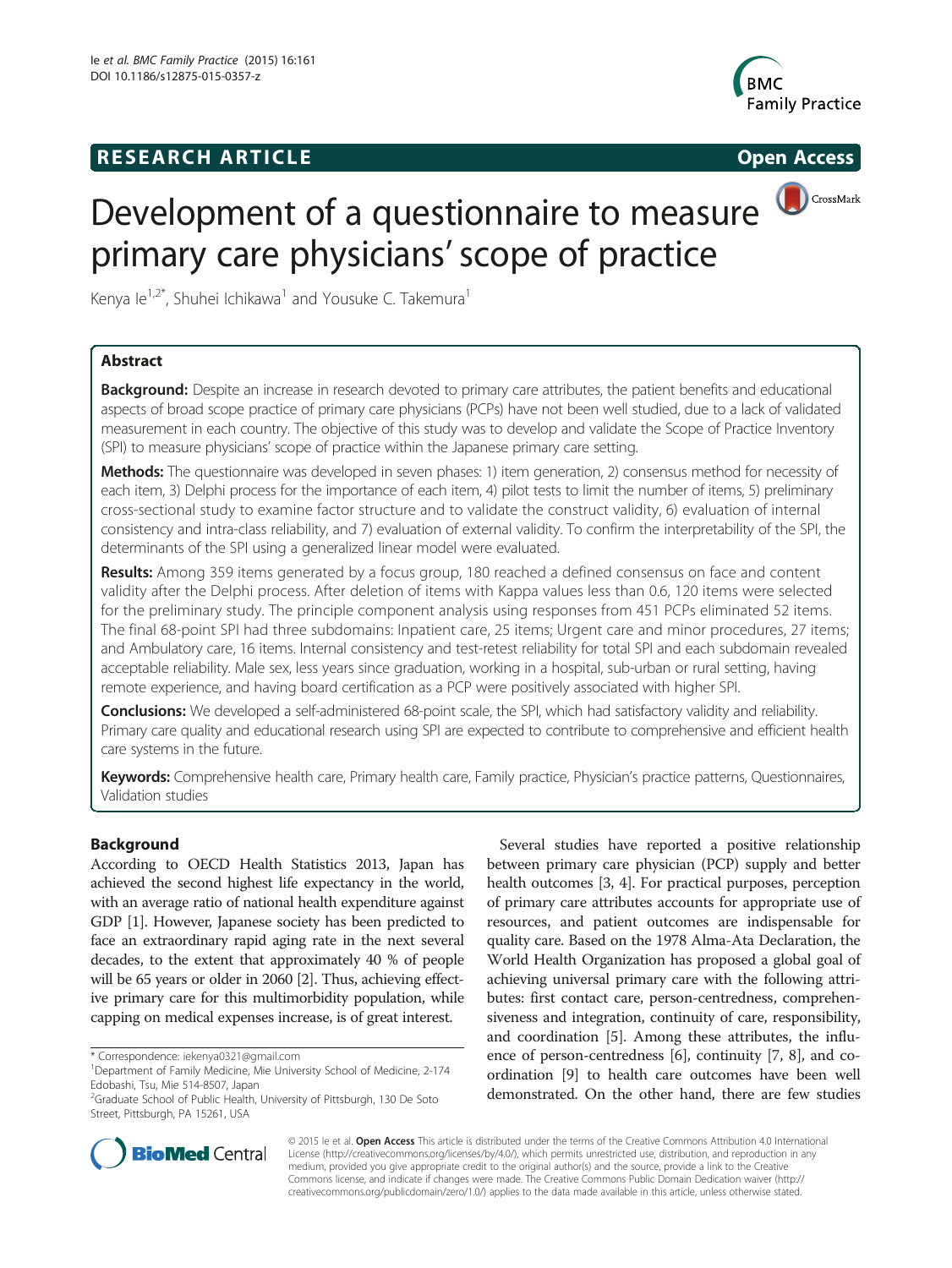about the benefits of comprehensiveness, although the fact that family physicians cover a broader scope of practice compared to specialists has been well accepted.

A major challenge has been to break down the complicated concept of comprehensiveness into components that can be measured. According to the previous articles, the definition of 'comprehensiveness' roughly consisted of two groups [[10](#page-8-0)]. The first group corresponds comprehensiveness to scope; "a spectrum of care that covers a broad range of patient needs" [\[11\]](#page-8-0). Starfield had proposed the following three dimensions on which to measure PCPs' comprehensiveness: 1) range of diagnoses made; 2) range of services covered; and 3) percent of patients referred [\[4](#page-8-0)]. Among these dimensions, the range of services covered by PCPs has been the most commonly used. The second group referred comprehensiveness to a broader meaning including the whole-person care aspect [[5](#page-8-0), [10\]](#page-8-0). Whole-person care refers to 'relational-continuity', 'interpersonal communication' and 'patient-centered care', for which it was far more difficult to set an appropriate definition that can be measured. With respect to our research, we decided to clearly focus on family physicians'scope of practice (e.g., diagnoses made, services covered, and procedures performed).

Although 'comprehensiveness/scope of practice' measurements have existed as a questionnaire [[12](#page-8-0)] or as subdomains of questionnaires [[13](#page-8-0)–[15\]](#page-8-0) in several countries, differences in the health care system and the delivery of primary care services make a simple application of foreign scales difficult. Furthermore, these existing tools were designed to feasibly evaluate comprehensiveness as one aspect among several attributes of PCP. The limited number of items about the scope of practice among these scales has resulted in limited accuracy as an indicator, and has made its application difficult for broader utilization, such as evaluation of PCP residency/medical education achievement, continuous medical education index for PCPs, and the evaluation of balance of supply and demand regarding specific health services for each region.

The purpose of this study was to establish and to validate a self-reported questionnaire (the Scope of Practice Inventory (SPI)) to specifically measure physicians' scope of practice, which is applicable and feasible for use in the Japanese primary care setting.

#### Methods

#### Study design

The questionnaire was developed in seven phases: 1) A literature review, followed by a focus group with seven PCPs for the purpose of item generation, 2) a consensus method for necessity of each item, 3) a Delphi process with six other PCPs to gain consensus regarding the importance of each item and to evaluate the content validity of the questionnaire, 4) pilot tests to limit the number of items, 5) a preliminary questionnaire-based

cross-sectional study to validate the construct validity of the questionnaire, 6) evaluation of internal consistency and intra-class reliability, and 7) evaluation of external validity.

All processes of the questionnaire development and validation were compliant with the COSMIN checklist [[16](#page-8-0)]. Written informed consent was obtained from all participants except in Phase 5. In Phase 5, anonymous responses were collected from participants who read the informed consent statement and voluntarily responded in the survey. The study protocol was approved by the Institutional Ethical Committee of Mie University Graduate School of Medicine (No. 1219).

#### Phase 1: focus group for item generation

The research team conducted a literature review to identify the basis for the question items using several evaluation criteria (applicability in Japanese primary care setting, comprehensiveness, measurability, based on consensus decision-making in multiple stakeholders, and published after 2000) and retrieved three potential item pools: International Classification of Primary Care, Second Edition [\[17](#page-8-0)], Recommended Curriculum Guidelines for Family Medicine Residents by the American Academy of Family Physicians [[18](#page-8-0)], and Curriculum for Continuous Medical Education (Japan Medical Association 2009) [\[19](#page-8-0)]. Based on these instruments, the research team gathered items after eliminating overlaps.

A focus group with seven PCPs was then undertaken. Physicians with a good deal of knowledge regarding PCPs' competencies were recruited specifically for their populations served (urban, sub-urban, and rural), practice settings (clinic, small-scale hospital, and large-scale hospital), and years since graduation (6–10 years, 11–15 years, and more than 15 years). These experts included two PCPs from private clinics in both urban and rural settings, two PCPs from rural small-scale hospitals, two general internists from tertiary hospitals in both urban and sub-urban settings, and an academic clinician from an urban university hospital. They included three PCPs with 6–10 years', three with 11–15 years', and one with more than 15 years' experience (mean =  $13.1$ , SD =  $6.8$ ). The experts were asked to review the item list and to add items that they believed were necessary. They then rewrote items if they were ambiguous.

#### Phase 2: consensus method for necessity of each item

On November 2011, seven PCPs who enrolled in Phase 1 rated each item generated through the focus group using a three-point Likert scale (1, necessary; 2, do not know; 3, unnecessary) regarding the item's necessity as a competency of PCPs. Consensus was defined as six out of seven participants having the same opinion regarding an item. The distribution of the participants' responses was revealed during each voting round, and revisions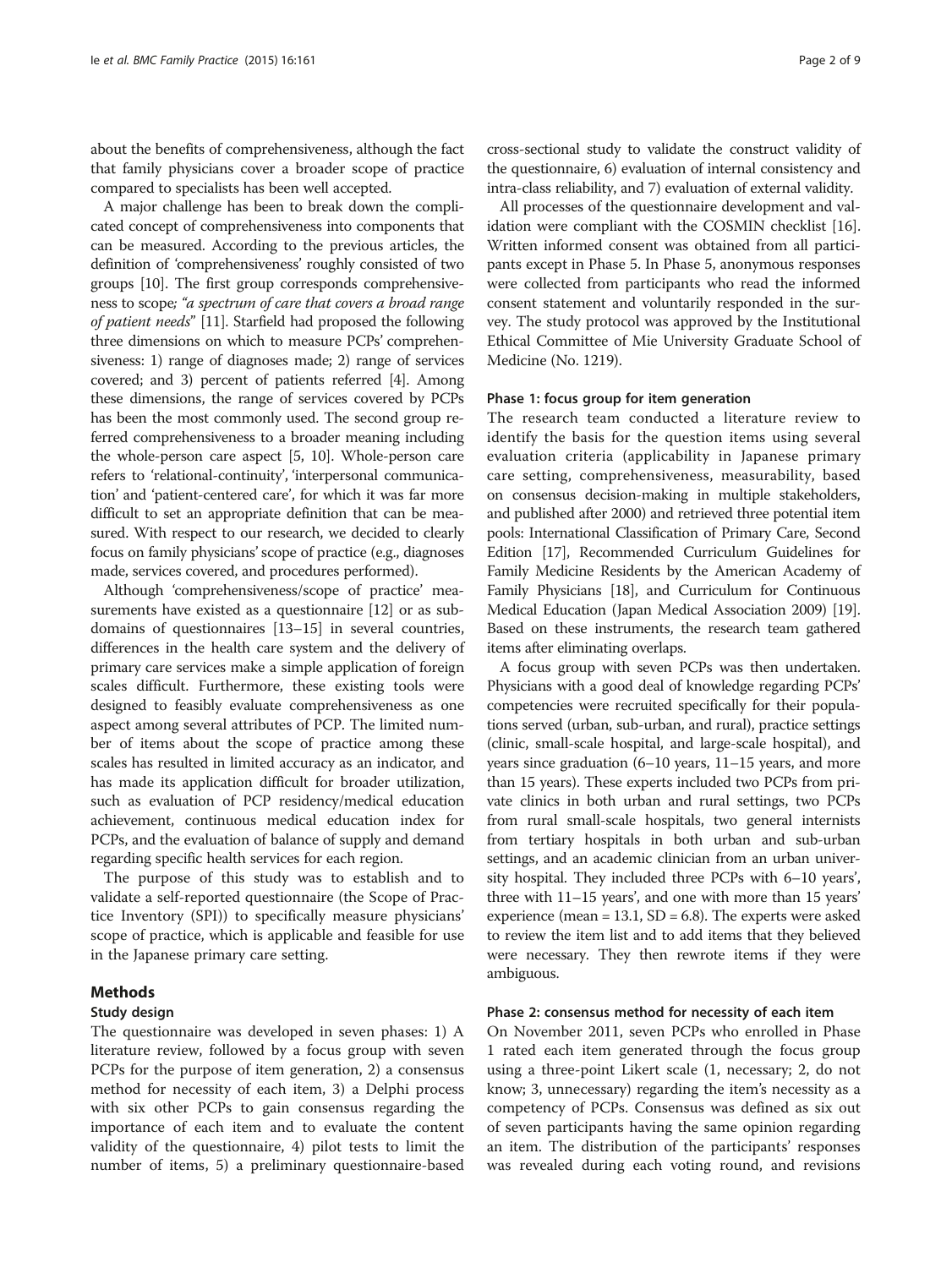were made following a group discussion focused on the necessity and face validity of each item. The participants re-ranked the items for which there had not been consensus or which were rewritten for three rounds in total.

#### Phase 3: Delphi process for importance of items

From February to March 2012, a four-step Delphi process was used for item selection. The expert panel of six PCPs included two general internists working in large-scale hospitals, two small-scale hospital-based PCPs, and two clinic-based PCPs; in each of these three pairs of physicians, one physician came from a rural or sub-urban practice and the other from an urban practice. The PCPs years since graduation were ranged between 6 and 29 years  $(mean = 13.2, SD = 8.5)$ . Group discussion and ranking was focused on "Do you agree that this item is important for measuring PCPs' scope of practice?" The items were assessed using a nine-point Likert scale regarding the importance of each item ranging from 1 (strongly disagree) to 9 (strongly agree). The feedback given on each item in previous rounds was reported during each round of voting, and revisions were made based on a group discussion focused on the face validity of each item. Consensus was defined as all participants having ranked an item within a range of three consecutive numbers.

#### Phase 4: construction of preliminary questionnaire

From June 2012 to July 2012, 33 PCPs, each of whom remained in the same facility in Mie prefecture (whether clinic, small-scale hospital, or large-scale hospital) for the preceding year were recruited for a preliminary web-form survey to ensure the feasibility and reliability of the questionnaire. Those who regularly practice at more than one facility were asked to respond for each setting separately. The list of dual-forced items obtained through the Delphi process, which included "do" or "don't do" the item at one's current practice was used. The participants were asked to repeat the questionnaire two times at a thirty minute interval in order to identify obscure or confusing items; items with kappa scores less than 0.6 were excluded to limit the number of items and to ensure reliability of the preliminary questionnaire.

#### Phase 5: questionnaire-based cross-sectional study

A cross-sectional web-form-based study was conducted using a preliminary questionnaire in February 2013. Nine hundred and sixty-nine Japanese PCPs with the same distribution of attributes (sex, practice setting, and main practice prefecture) as typical Japanese PCPs were purposefully recruited using an internet research panel list. To investigate the construct validity of the questionnaire, principal component analysis for categorical variables [\[20, 21](#page-8-0)] was conducted. The number of principle components was set by using a scree plot. Varimax rotation was used to obtain the final version [\[22\]](#page-8-0). Items with factor loading below 0.5 or above 0.5 for two or more domains were eliminated from the preliminary version of the SPI. The process of validation was confirmed after agreement on the interpretability of the factors was reached among the research team. In the final version of the SPI, each item was ranked in order of its factor loading value.

## Phase 6: evaluation of reliability

Internal consistency was analyzed by calculating Cronbachs' alpha for total score and each subdomain among the crosssectional survey sample. The cutoff for a Cronbachs' alpha was set at 0.70.

A test-retest survey following the principle component analysis was conducted to test intraclass reliability. From January 2015 to February 2015, we sent a questionnaire mail survey request to 42 PCPs. The respondents were restricted to answering only items that addressed topics they had 'actually experienced' at their current facilities ever before. The participants were asked to answer sets of the same questionnaires two weeks apart, and estimates of the intraclass correlation coefficient between two sets of scores for overall SPI and each subdomain were assessed. The cutoff for an intraclass correlation coefficient was set at 0.70, which was considered to be acceptable for testretest reliability.

#### Phase 7: evaluation of external validity

Since there was no clearly set gold standard for a Japanese PCP's scope of practice, criterion-related validity was analyzed by correlating the visual analogue scale of the physician's subjective 'comprehensiveness' with the overall SPI score. Inter-factor correlation was calculated to evaluate the association of each subdomain. To confirm the interpretability and the characteristic of the final version of the SPI, we calculated means and 95 % confidential intervals of SPIs for each of the following stratifications: sex, age, post-graduate years, practice setting, population served, having any working experience in the remote setting, and having board certification as a family physician or a primary care physician in Japan. Additional analyses were conducted to preliminarily show the determinants of the scope of practice, by using a generalized linear model (GLM). Because the SPI is determined by the number of "Experience" responses, we assumed the distribution of the SPI as poisson, and used log as link-function. "Post-graduate years" was treated as a continuous variable, although it is shown in a stratified manner in Table [5](#page-6-0). The other independent variables were dummied, and their criteria are shown in Table [5](#page-6-0). "Age" was omitted from the GLM analysis to avoid multicolinearity.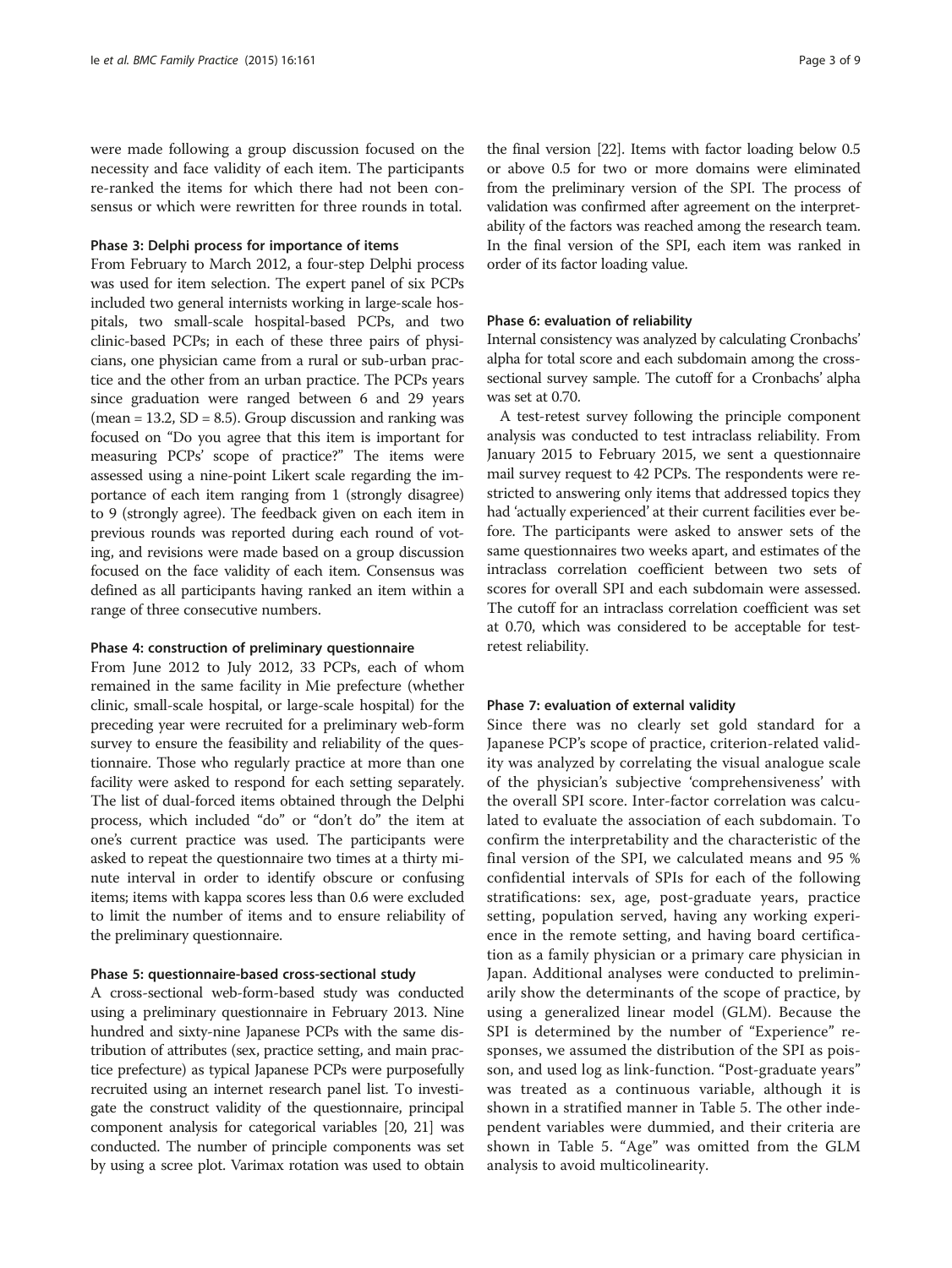#### Results

#### Construction of preliminary questionnaire (Phase  $1 \sim 4$ )

Among 359 items (e.g., symptoms, diseases, procedures) generated by the focus group, a consensus regarding "necessity" was reached on 216 items through the consensus method. Subsequent Delphi process extracted 180 preliminary item pools related to scope of practice with good face validity that were thought to be important for PCPs. A total of 180 dual-forced items were included on the webform survey, and a cumulative total of 40 responses was received from 29 PCPs (a response rate of 88 %). This included 15 clinic-based PCPs, 15 small-scale hospital PCPS, and 10 large-scale hospital PCPs. Among them, 11 PCPs worked in urban, 23 in sub-urban, and 6 in rural areas. The mean years since graduation was  $13.4$  (SD = 6.66, range 5–29). After excluding 60 items with Kappa values lower than 0.6, 120 dichotomous items were selected for the preliminary questionnaire.

# Principal component analysis (Phase 5) Participants demographics

Among 969 physicians who received the preliminary questionnaire, 451 (46.5 %) responded. Distribution of the participants' gender, age group, years since graduation, practice setting (hospital or clinic), poplation served (urban, sub-urban, or rural), and experience in remote rural settings are shown in Table 1. Due to stratified sampling, these distribution were thought to resemble that of typical Japanese PCPs.

#### Psychometric analysis

Based on the scree plot, the number of principle components was set at three. Among 120 items on the preliminary questionnaire, 52 items with factor loading below 0.5 or above 0.5 for two or more domains were eliminated. Table [2](#page-4-0) shows the factor loadings of the SPI after varimax rotation. The three subdomains were named as "Inpatient care", "Urgent care and minor procedures", and "Ambulatory care", and 25, 27, and 16 items were included in each domain, respectively.

#### Evaluation of reliability (Phase 6)

Table [3](#page-5-0) reveals the descriptive statistics, Cronbachs' alpha coeffcients, and intraclass correlation coefficients for total SPI and each subdomain. Cronbachs' alpha values for total SPI, 'Inpatient care', 'Urgent care and minor procedures', and 'Ambulatory care' were 0.96, 0.95, 0.94, and 0.87, respectively, which all satisfied acceptable internal consistency.

With regard to test-retest reliability, 34 out of 42 physicians (81.0 %) who were requested to enroll in the survey responded. The intraclass correlation coefficients for total SPI, 'Inpatient care', 'Urgent care and minor procedures', and 'Ambulatory care' were 0.96, 0.97, 0.96, and

|  |  | Table 1 Sociodemographic characteristics of sampled |  |
|--|--|-----------------------------------------------------|--|
|  |  | physicians in Phase 5 survey ( $N = 451$ )          |  |

| Characteristics               | Respondents          | $\mathcal N$ | $\%$    |
|-------------------------------|----------------------|--------------|---------|
| Sex                           | Male                 | 378          | 83.80 % |
|                               | Female               | 73           | 16.20 % |
| Age (years)                   | $<$ 35               | 30           | 6.70 %  |
|                               | $35 - 44$            | 89           | 19.70 % |
|                               | $45 - 54$            | 196          | 43.50 % |
|                               | $55 - 64$            | 119          | 26.40 % |
|                               | $\geq 65$            | 17           | 3.80 %  |
| Years since graduation        | $0 - 10$             | 34           | 7.50 %  |
|                               | $11 \sim 20$         | 112          | 24.80 % |
|                               | $21 - 30$            | 219          | 48.60 % |
|                               | $31 - 40$            | 77           | 17.10 % |
|                               | $41 -$               | 9            | 2.00 %  |
| Practice setting              | Clinic               | 258          | 57.20 % |
|                               | Hospital (<100 beds) | 60           | 13.30 % |
|                               | Hospital (≧100 beds) | 133          | 29.50 % |
| Population served             | Urban                | 280          | 62.10 % |
|                               | Sub-urban            | 144          | 31.90 % |
|                               | Rural                | 27           | 6.00 %  |
| Experience in remote settings | Yes                  | 135          | 29.90 % |
|                               | No                   | 316          | 70.10 % |

0.87, respectively. Thus, acceptable reproducibility of the SPI and each subdomain have been demonstrated (Table [3\)](#page-5-0).

#### Criterion-related validity (Phase 7)

The criterion-related validity of the overall questionnaire score using the visual analogue scale of the physician's subjective 'comprehensiveness' revealed a significant correlation (Pearson's correlation coefficient 0.34 ( $p = 0.03$ )).

#### Charasteristics of SPI (Phase 7)

Each subdomain score was moderately correlated with the other subdomains, as shown in Table [4](#page-5-0). The demographic data and means, standard deviations, and 95 % confidential intervals of the SPI for each strata are shown in Table [5.](#page-6-0) Simultaneously, the results of additional GLM analyses are shown in Table [5](#page-6-0). All of the factors shown in Table [5](#page-6-0) were significant determinants of SPI. Physicians working in a hospital, working in a sub-urban or rural setting, having remote rural experience, and having board certification as a family physician or primary care physician, were positively associated with a higher SPI, whereras being a female phyisician and having longer years since graduation were associated with a lower SPI score.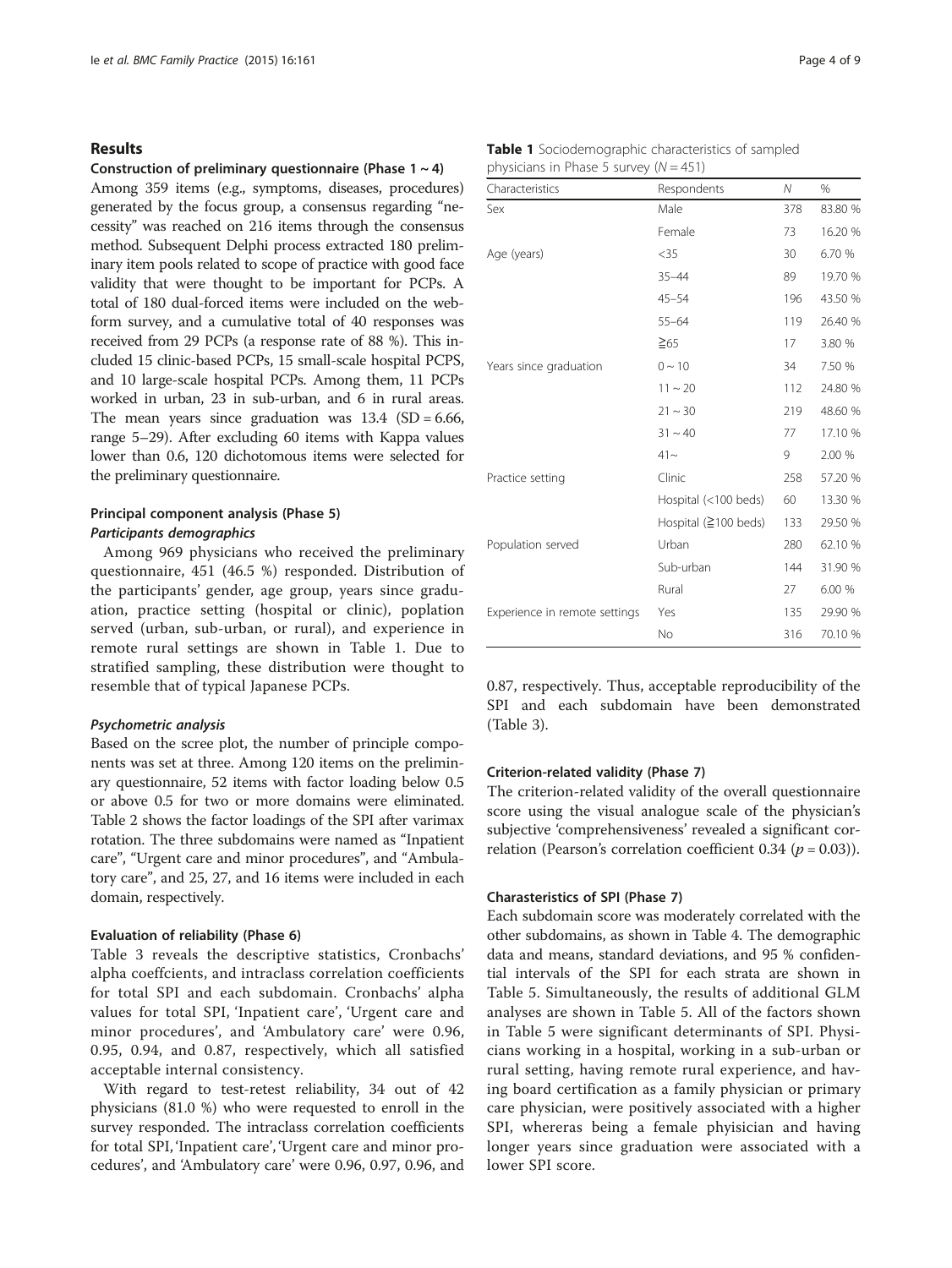# <span id="page-4-0"></span>Table 2 Final rotated factor loadings for SPI items

| $\mathbf{R}$ inter-rotated factor foadings for shiftening<br>Items         | Factor 1       | Factor 2         | Factor 3        |
|----------------------------------------------------------------------------|----------------|------------------|-----------------|
|                                                                            | Inpatient care | Urgent care and  | Ambulatory care |
|                                                                            |                | minor procedures |                 |
| Inserting a nasogastric tube                                               | 0.80           | 0.13             | 0.01            |
| Performing blood transfusion                                               | 0.77           | $-0.02$          | $-0.04$         |
| Deciding to apply gastrostomy to patients with recurrent aspiration        | 0.77           | 0.08             | 0.15            |
| Performing thoracocentesis                                                 | 0.75           | 0.05             | $-0.07$         |
| Performing paracentesis                                                    | 0.74           | 0.11             | 0.01            |
| Collecting and evaluating atrial blood gas                                 | 0.74           | $-0.06$          | $-0.01$         |
| Intra-tracheal intubation                                                  | 0.71           | 0.17             | 0.03            |
| Managing parenteral nutrition                                              | 0.68           | 0.14             | 0.13            |
| Exchanging enteral feeding tube and managing feeding tube problems         | 0.68           | 0.15             | 0.09            |
| Ventilating a patient with respiratory failure using bag valve mask        | 0.68           | 0.22             | 0.05            |
| Use of opioids for terminal patients                                       | 0.67           | 0.22             | 0.15            |
| Caring for symptoms other than pain for terminal patients                  | 0.65           | 0.21             | 0.18            |
| Pain management for terminal patients using VAS score                      | 0.64           | 0.25             | 0.11            |
| Interpreting brain CT scan                                                 | 0.64           | $-0.05$          | 0.10            |
| Terminal care for non-malignant patients                                   | 0.62           | 0.23             | 0.26            |
| Inserting urinary tract catheter                                           | 0.61           | 0.26             | 0.09            |
| Initial treatment for shock state patients                                 | 0.60           | 0.23             | 0.26            |
| Explaining a terminal stage patient's condition to family                  | 0.59           | 0.20             | 0.32            |
| Performing intravenous sedation and pain management                        | 0.59           | 0.27             | 0.05            |
| Initial diagnostic approach for patients with disturbance of consciousness | 0.59           | 0.21             | 0.22            |
| Providing counseling about life-prolonging treatment                       | 0.58           | 0.22             | 0.24            |
| Diagnosing and treating delirium                                           | 0.57           | 0.27             | 0.21            |
| Evaluating the necessity and performance of lumbar puncture                | 0.56           | 0.27             | $-0.05$         |
| Interpreting brain MRI                                                     | 0.55           | 0.01             | 0.14            |
| Initial diagnosis and management for stroke                                | 0.54           | 0.19             | 0.33            |
| Splinting for sprain                                                       | 0.24           | 0.71             | 0.03            |
| Manipulative reduction of radial head subluxation                          | 0.15           | 0.70             | 0.03            |
| Diagnosing and managing burns                                              | 0.13           | 0.69             | 0.08            |
| Advising on daily care for musculoskeletal problems                        | 0.11           | 0.68             | 0.14            |
| Diagnosing and managing osteoarthritis of the knee                         | 0.14           | 0.67             | 0.22            |
| General advice for parents of children with fever                          | $-0.06$        | 0.66             | 0.24            |
| Initial care for animal/human bite and follow-up                           | 0.25           | 0.66             | 0.16            |
| Performing knee arthrocentesis                                             | 0.16           | 0.66             | 0.03            |
| Initial treatment of simple fracture (splinting)                           | 0.37           | 0.65             | $-0.06$         |
| Diagnosing and treating acute monoarthritis                                | 0.13           | 0.63             | 0.21            |
| Performing trigger point injection                                         | 0.10           | 0.63             | 0.07            |
| Examining external auditory canal and tympanic membrane using otoscope     | 0.09           | 0.62             | 0.06            |
| Peripheral venous access for pediatric patients                            | 0.07           | 0.62             | 0.06            |
| Ordering intravenous fluid for pediatric patients                          | 0.01           | 0.62             | 0.11            |
| Deciding to apply bust band for chest trauma                               | 0.26           | 0.61             | 0.05            |
| Deciding if a chest x-ray is indicated in pediatric patients               | $-0.05$        | 0.60             | 0.15            |
| Hemostasis for superficial bleeding                                        | 0.24           | 0.60             | 0.07            |
|                                                                            |                |                  |                 |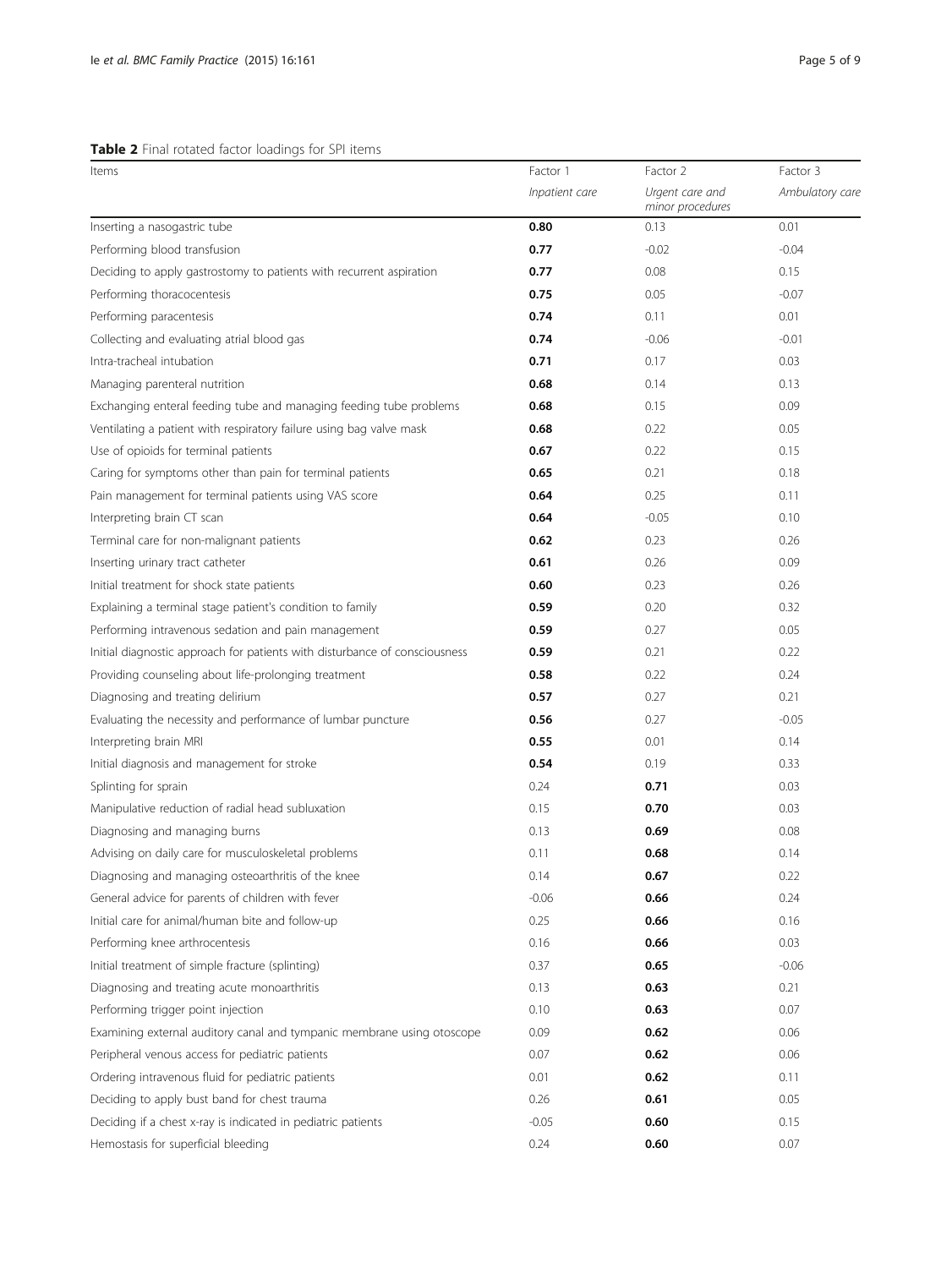<span id="page-5-0"></span>

| 0.18    |      |                                                                                                                                                                                                          |
|---------|------|----------------------------------------------------------------------------------------------------------------------------------------------------------------------------------------------------------|
|         | 0.58 | 0.10                                                                                                                                                                                                     |
| 0.29    |      | 0.11                                                                                                                                                                                                     |
| 0.15    |      | 0.18                                                                                                                                                                                                     |
| 0.23    |      | $-0.05$                                                                                                                                                                                                  |
| 0.36    |      | $-0.06$                                                                                                                                                                                                  |
| 0.08    |      | 0.07                                                                                                                                                                                                     |
| 0.14    |      | 0.03                                                                                                                                                                                                     |
| 0.20    |      | 0.25                                                                                                                                                                                                     |
| 0.05    |      | 0.23                                                                                                                                                                                                     |
| 0.05    |      | 0.64                                                                                                                                                                                                     |
| 0.10    |      | 0.63                                                                                                                                                                                                     |
| 0.04    |      | 0.60                                                                                                                                                                                                     |
| 0.02    |      | 0.60                                                                                                                                                                                                     |
| $-0.05$ |      | 0.59                                                                                                                                                                                                     |
| 0.10    |      | 0.59                                                                                                                                                                                                     |
| 0.07    |      | 0.58                                                                                                                                                                                                     |
| 0.18    |      | 0.57                                                                                                                                                                                                     |
| 0.29    |      | 0.56                                                                                                                                                                                                     |
| $-0.08$ |      | 0.55                                                                                                                                                                                                     |
| 0.13    |      | 0.55                                                                                                                                                                                                     |
| 0.19    |      | 0.54                                                                                                                                                                                                     |
| 0.09    |      | 0.54                                                                                                                                                                                                     |
| 0.14    |      | 0.54                                                                                                                                                                                                     |
| 0.27    |      | 0.53                                                                                                                                                                                                     |
| 0.21    |      | 0.53                                                                                                                                                                                                     |
|         |      | 0.58<br>0.57<br>0.56<br>0.56<br>0.55<br>0.54<br>0.53<br>0.51<br>0.15<br>$-0.03$<br>$-0.04$<br>$-0.07$<br>$-0.04$<br>0.10<br>0.12<br>0.09<br>0.18<br>0.19<br>0.27<br>0.19<br>0.24<br>0.20<br>0.18<br>0.18 |

#### **Discussion**

We have developed and validated the SPI, a novel physician-administered questionnaire for scope of practice of Japanese PCPs, composed of 68 binary questions. The SPI has several advantages as a questionnaire; for example, the face and criterion-related validity, internal consistency, and test-retest reliability of this physician-administered questionnaire have been well demonstrated. Furthermore, the large number of samples included in the principle component analysis reinforces the power of the analysis.

**Table 3** Descriptive statistics and reliability of the SPI and each not their capabilities, with use of a clear definition of "do" subdomain ( $n = 451$ )

| SPI/Subdomains Mean (SD) |                    |          | Range Cronbachs'<br>alpha | Intraclass correlation<br>coefficient |
|--------------------------|--------------------|----------|---------------------------|---------------------------------------|
| SPI (total)              | 36.00 (15.67) 0-68 |          | 0.96                      | 0.96                                  |
| Inpatient care           | 11.93 (8.31)       | $0 - 25$ | 0.95                      | 0.97                                  |
| Urgent care <sup>a</sup> | 9.85 (8.09)        | $0 - 27$ | 0.94                      | 0.96                                  |
| Ambulatory<br>care       | 14.22 (2.88)       | $0 - 16$ | 0.87                      | 0.87                                  |

aUrgent care and minor procedures

Another advantage is that the SPI is designed to reduce uncertainty related to a questionnaire survey. It has been revealed that patients could only assess their physicians' scope of practice based on their individualized experience. Thus, obtaining information about the scope of practice from physicians, rather than patients, could be more valid [[10](#page-8-0)]. Therefore, the SPI's physician-administration format enables more valid evaluation of the scope compared to a patient-administration survey. In addition, the SPI is designed to minimize the social desirability bias related to self-completion. By measuring physicians' achievements,

Table 4 Inter-correlation matrix of the questionnaire subdomains  $(n = 451)$ 

| Subdomains               | Inpatient care | Urgent care <sup>d</sup> | Ambulatory care |
|--------------------------|----------------|--------------------------|-----------------|
| Inpatient care           | 1.00           | $0.47+$                  | $0.50+$         |
| Urgent care <sup>a</sup> | $0.47 +$       | 1.00                     | $0.53+$         |
| Ambulatory care          | $0.50+$        | $0.53 +$                 | 1.00            |

†Spearman's correlation coefficient, all significant at  $p < 0.01$ <sup>a</sup>Urgent care and minor procedures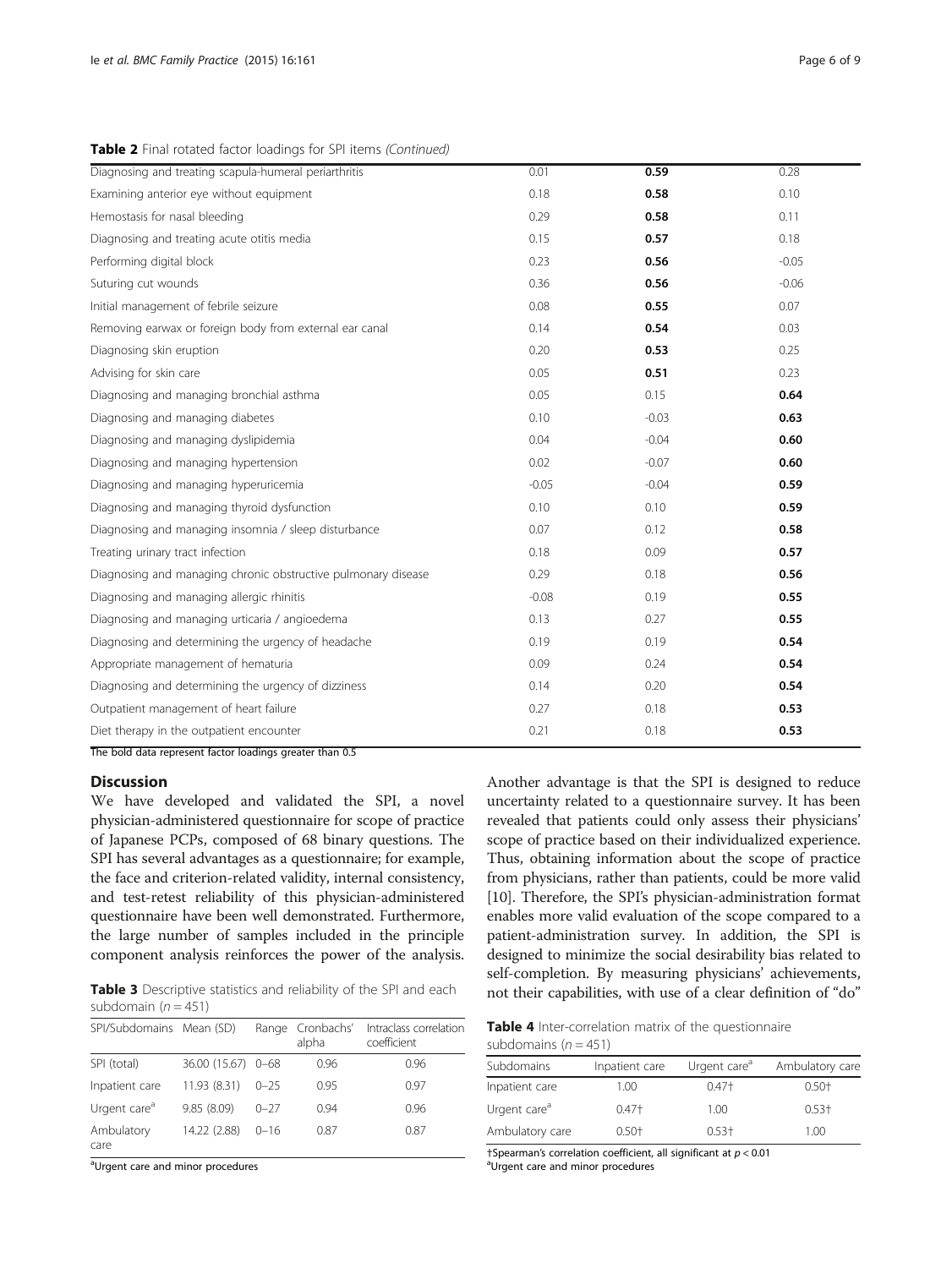| Items                               | $\mathsf{SPI}_{\mathsf{mean}}$ | SPI <sub>SD</sub> | estimate | S.E.  | z value  | $p$ value | GVIF  |
|-------------------------------------|--------------------------------|-------------------|----------|-------|----------|-----------|-------|
| Intercept                           | $\sf NA$                       | $\sf NA$          | 3.629    | 0.044 | 81.938   | < 0.001   |       |
| Sex                                 |                                |                   |          |       |          |           |       |
| Male (criterion)                    | 36.9                           | 16.04             |          |       |          |           |       |
| Female                              | 31.3                           | 12.71             | $-0.154$ | 0.024 | $-6.470$ | < 0.001   | 1.108 |
| Age (years) <sup>b</sup>            |                                |                   |          |       |          |           |       |
| $-35$                               | 42.0                           | 16.93             |          |       |          |           |       |
| $35 - 44$                           | 38.5                           | 16.55             |          |       |          |           |       |
| $45 - 54$                           | 34.7                           | 15.06             |          |       |          |           |       |
| $55 - 64$                           | 34.8                           | 15.42             |          |       |          |           |       |
| $65 -$                              | 35.7                           | 15.00             |          |       |          |           |       |
| Post-graduate years <sup>c</sup>    |                                |                   | $-0.003$ | 0.001 | $-3.446$ | < 0.001   | 1.207 |
| $0 - 10$                            | 43.3                           | 16.60             |          |       |          |           |       |
| $11 - 20$                           | 37.3                           | 16.82             |          |       |          |           |       |
| $21 - 30$                           | 35.2                           | 15.16             |          |       |          |           |       |
| $31 - 40$                           | 33.9                           | 14.31             |          |       |          |           |       |
| $41 -$                              | 32.0                           | 14.65             |          |       |          |           |       |
| Practice setting                    |                                |                   |          |       |          |           |       |
| Clinic (criterion)                  | 32.0                           | 14.78             |          |       |          |           | 1.184 |
| Hospital (<100 beds)                | 43.9                           | 14.80             | 0.283    | 0.023 | 12.421   | < 0.001   |       |
| Hospital $(>= 100$ beds)            | 40.3                           | 15.34             | 0.218    | 0.019 | 11.658   | < 0.001   |       |
| Population served                   |                                |                   |          |       |          |           |       |
| Urban (criterion)                   | 34.3                           | 15.19             |          |       |          |           | 1.199 |
| Sub-urban                           | 36.1                           | 15.75             | 0.060    | 0.017 | 3.453    | < 0.001   |       |
| Rural                               | 53.0                           | 8.59              | 0.301    | 0.031 | 9.727    | < 0.001   |       |
| Remote experience                   |                                |                   |          |       |          |           |       |
| Yes                                 | 43.1                           | 16.66             | 0.125    | 0.018 | 6.747    | < 0.001   | 1.275 |
| No (criterion)                      | 33.0                           | 14.22             |          |       |          |           |       |
| Specialist in FM or PC <sup>d</sup> |                                |                   |          |       |          |           |       |
| Yes                                 | 50.8                           | 13.56             | 0.259    | 0.028 | 9.231    | < 0.001   | 1.122 |
| No (criterion)                      | 34.9                           | 15.27             |          |       |          |           |       |

<span id="page-6-0"></span>**Table 5** Demographics and possible determinants of physician's scope<sup>a</sup>

<sup>a</sup>Generalized linear model (GLM) analysis was conducted. Dependent variable was the total score of SPI. We assumed the distribution of the total score of SPI as poisson, and link function was log

Null deviance was 3303.0 (df = 450)/Residual deviance was 2565.4 (df = 442)

AIC was 4973.3

<sup>b</sup>Omitted from GLM analysis, to avoid the occurence of multicolinearity

<sup>c</sup>Treated as numerical variable in GLM analysis

<sup>d</sup>Having board certification as family physician or primary care physician in Japan

as respondents' actual experience at their own facilities, we have controlled the social desirability bias.

The definition of 'scope of practice' within our research was clearly set at the first two of three components among Starfield's classification of PCPs'comprehensiveness measurements: 1) range of diagnoses made, 2) range of services covered, and 3) percent of patients referred [\[4\]](#page-8-0). It is true that an appropriate referral to specialists is a vital function of comprehensive primary care. However, given that referral is also a component of "coordination" among six key attributes of primary care defined by the

WHO [[5\]](#page-8-0), incorporating referral into the scope of practice would weaken the SPI's application as an independent questionnaire. A more broad definition, the whole-person care aspect, was also excluded from our definition to avoid ambiguity. Thus, we selectively included symptoms, diagnosis and procedures which PCPs commonly are able to handle.

Trans-cultural utilization of foreign scales was thought to be inadequate because of the differences in health care systems. Several unique characteristics of the Japanese health care system including universal health insurance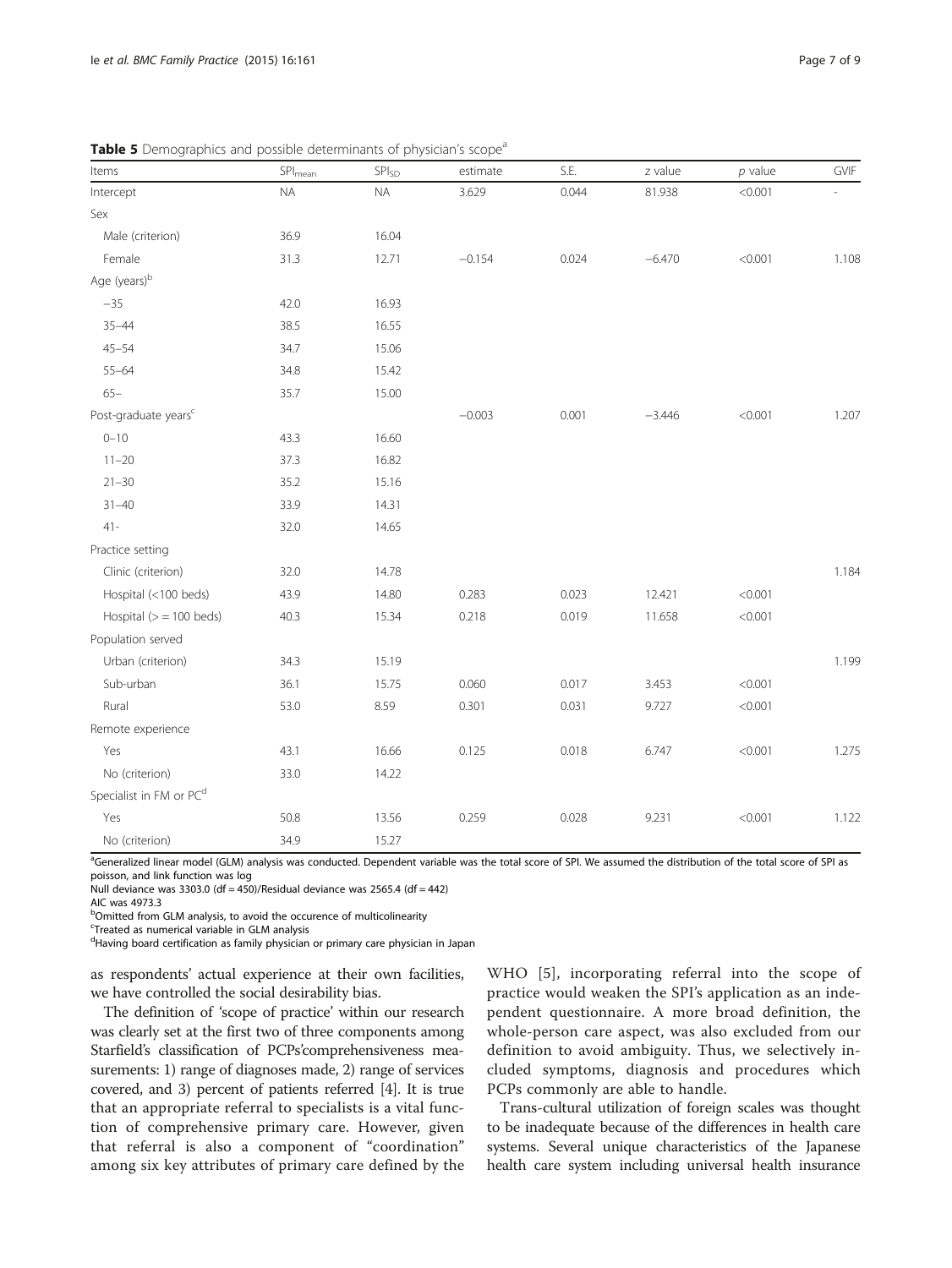coverage, free access to health care, and no government accreditation of providing primary care, has lead to nonuniformity among PCPs. Thus, compared to other countries where primary care systems have been well developed, applying foreign PCP scales within Japan is especially difficult. Although there are several articles that have tried to measure the scope of practice among Japanese PCPs [\[23](#page-8-0), [24](#page-8-0)], no validated questionnaire that can be applied to measuring scope of practice has been published to date. Therefore, a scale suitable for the Japanese primary care setting was needed.

The other reason we developed the SPI instead of translating existing tools from other countries [[12](#page-8-0)–[15](#page-8-0)] was to broaden its usage applications for future research and education related to primary care. In the subdomain of Primary Care Assessment Tools, one of the most widely accepted primary care questionnaires, comprehensive care is measured from services available (11 different types of services, e.g., family planning) and services provided (five age-relevant services, e.g., discussions of ways to stay healthy) from both patient and provider perspectives [[13](#page-8-0), [15](#page-8-0)]. Likewise, research from Canada has measured the scope of practice score by the number of medical services provided out of 12 officebased and non-office-based services (e.g., anesthesia, inpatient hospital care) [[12](#page-8-0)]. Despite their advantage as validated, comprehensive and feasible questionnaires, the limited number of scope of practice items has weakened their discrimination capacity for quantification of the scope. The SPI, which is more accurate in terms of measuring the scope of PCPs' practice, is also applicable to a broad range of practice settings because it consists of three subdomains that enable application of each subscale to different primary care settings. Furthermore, due to its accuracy, good reliability and face validity, the SPI can be applied to residency/medical education achievement assessment, the index of continuous medical education, and to the evaluation of specific health service capability within a medical administration area.

The fact that the SPI contains fewer health maintenance items (e.g., no items on well exam, counseling, or disease prevention), fewer obstetric and gynecological diagnostic procedures, and many inpatient-care-related items compared to previous scales from the western countries [\[12, 25](#page-8-0)] would reflect the peculiarity of the Japanese primary care system.(e.g., the universal annual health examination system and the absence of a formal gatekeeping system.) Neverthless, the following variables showed similar effects on scope of physician compared to studies from other countries: rural practice setting, male gender, and younger age [\[12](#page-8-0), [26](#page-8-0)–[28\]](#page-8-0). These common variables could correspond to multilateral commonality of primary care internationally, although our additional analysis was a preliminary exploratory survey with a

relatively small sample size. Further studies will be needed to confirm if such universal features remain internationally.

#### Limitations

This study has some limitations. First, the questionnaire still has a relatively large number of items which may render its feasibility, even though the average time to complete the SPI was approximately ten minutes. Second, the assessment of the scope of practice based on the provider's experience could have a risk of recall bias. There is some possibility of an upward trend of the score that is greater than what would be expected from actual achievements because of the Hawthorne effect. Finally, scope of practice from the providers' viewpoint is still only an aspect of the complex components of "comprehensiveness".

### Conclusions

In conclusion, we developed a self-administered 68-point scale, the SPI, which had satisfactory validity and reliability (Additional file 1: SPI English version. Additional file 2: SPI Japanese version). Future studies that apply the SPI in a primary care setting would be expected to clarify factors related to better quality of care, and to be utilized for educational and policy making purposes. These factors could contribute to the countries that will experience the same aging problems as Japan in the near future.

### Additional files

[Additional file 1:](dx.doi.org/10.1186/s12875-015-0357-z) The Scope of Practice Inventory (English version). (DOCX 148 kb)

[Additional file 2:](dx.doi.org/10.1186/s12875-015-0357-z) The Scope of Practice Inventory (Japanese version). (DOC 110 kb)

#### Abbreviations

PCP: Primary care physician; SPI: Scope of practice inventory; GLM: Generalized linear model.

#### Competing interests

The authors declare that they have no competing interests.

#### Authors' contributions

KI participated in the proposal's design and data collection, carried out the study, and drafted and completed the manuscript. SI conducted the additional analyses, drafted and reviewed the manuscript. YCT participated in the proposal's design, in review of the process of questionnaire development, and in drafting the manuscript. All authors read and approved the final manuscript.

#### Acknowledgements

We would like to thank the respondents of our survey for their support. We would also like to thank Dr. Makoma Okawa, Dr. Sansui Matsunami, Dr. Masaru Kitamura and Dr. Hisashi Yoshimoto for their assistance with questionnaire development, Assoc. prof. Yoshifumi Nakanishi for assistance with principal component analysis, and Mr. Thaddeus Drayja and Mr. Alberto Gayle for their support in preparation of the manuscript.

This study was funded by part of a Grant-in-Aid for Scientific Research (KAKENHI) and a grant from Mie University Research Fund for Young Researchers, "Development of a Valid and Reliable Questionnaire to Measure